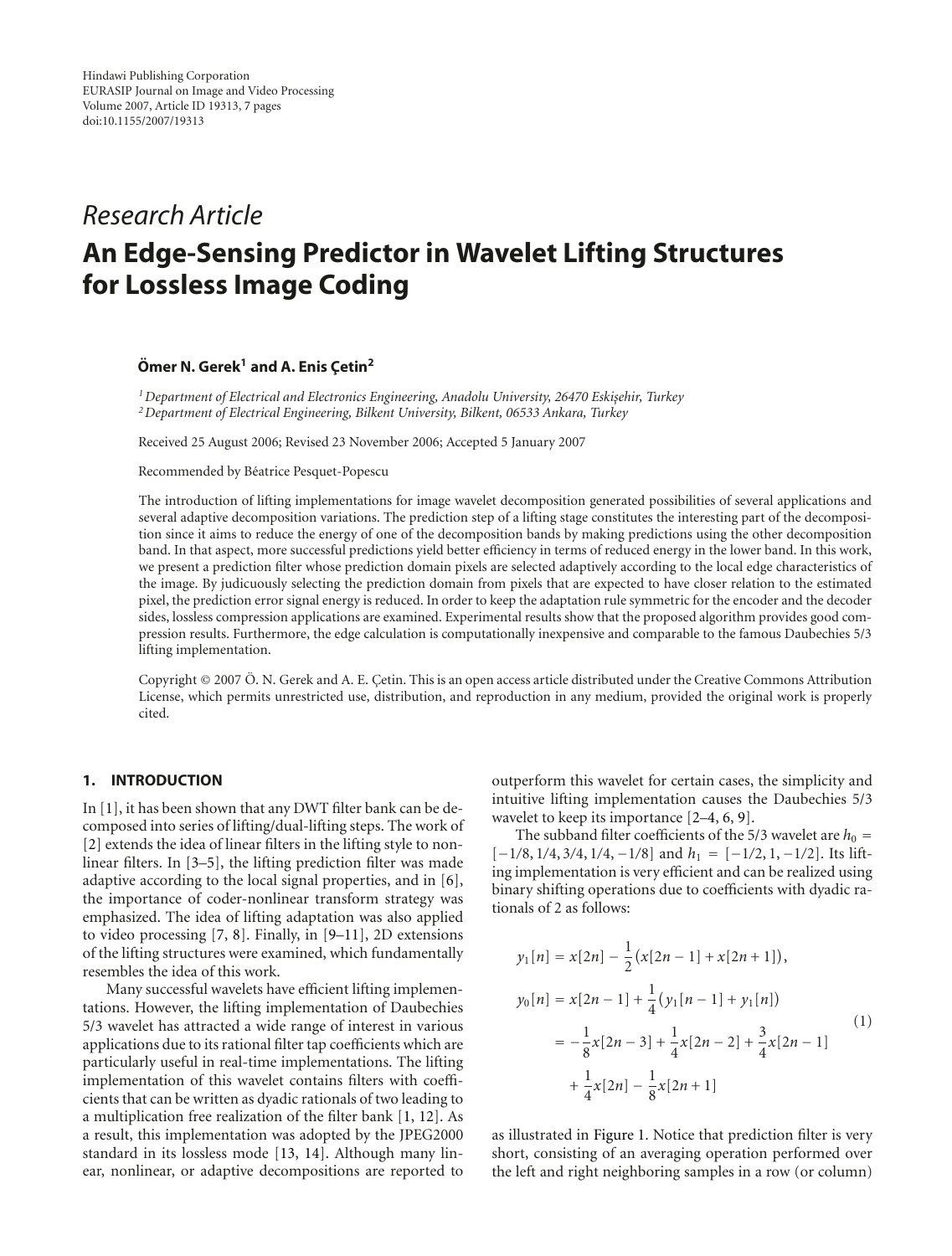

<span id="page-1-0"></span>Figure 1: Lifting analysis stage.

in two-dimensional image processing. Since the left and right neighbors of a pixel are naturally closely related to the center pixel, the average of these neighbors constitutes a good estimation for the estimated pixel.

Although this implementation is mostly used for image decomposition, it is purely one dimensional. In other words, the image is processed line by line during implementation. Therefore, a two-dimensional separable implementation is performed where the image is first processed horizontally (or vertically) and then processed vertically (or horizontally) to obtain four subband decomposition images. Without any loss of generality, we will consider horizontal processing of the image around a pixel  $x[m, 2n]$ . Clearly, the vertical process would consist in applying the same operation over the transpose of the first pass. Since the right and left neighbor pixel values are naturally related with the pixel value between them,  $\hat{x}_0[m, 2n] = (x[m, 2n-1] + x[m, 2n+1])/2$  will be an accurate estimate of  $x[m, 2n]$ . Hence, by subtracting this prediction value from the true value of *x*[*m*, 2*n*], a small residue is obtained. This residual signal automatically corresponds to the detail signal obtained after the single-stage Daubechies 5/3 wavelet transformation. We will assume that  $x[m, 2n-k]$ for odd *k* belongs to polyphase 1 which constitutes the domain pixels for the estimation, and  $x[m, 2n - l]$  for even *l* belongs to polyphase 2 which constitutes the pixels to be estimated.

The idea of this paper comes from the fact that, the center pixel,  $x[m, 2n]$ , is not only related with the left and right pixels, that is,  $x[m, 2n-1]$  and  $x[m, 2n+1]$ , but also with many other near-by pixels within the domain of the polyphase 1. Clearly, the closest such pixels are  $x[m, 2n - 1]$ ,  $x[m, 2n + 1]$ , *<sup>x</sup>*[*<sup>m</sup>* <sup>−</sup> 1, 2*<sup>n</sup>* <sup>−</sup> 1], *<sup>x</sup>*[*<sup>m</sup>* <sup>−</sup> 1, 2*<sup>n</sup>* + 1], *<sup>x</sup>*[*<sup>m</sup>* + 1, 2*<sup>n</sup>* <sup>−</sup> 1], and  $x[m+1, 2n+1]$ , which are within the 8-connected neighborhood of *x*[*m*, 2*n*]. Consequently, there are other predictions than  $\hat{x}_0[m, 2n]$  which may utilize the many other directionally related pixels including the above list of neighbors. Several orientation adaptive decomposition systems were proposed in the literature [\[15](#page-6-3)[–22](#page-6-4)]. Among them, some were assuming knowledge of the quantization noise at the encoder [\[2](#page-5-2)], some were obtaining rather limited adaptation gain [\[3,](#page-5-3) [10](#page-5-11)], and more frequently, some were signaling a side information related to the orientation of the decomposition wavelet to the decoder side selected for a group of encoded pixels [\[16](#page-6-5)[–18](#page-6-6), [21,](#page-6-7) [22\]](#page-6-4). The later method of selecting the decomposition direction for a cluster of pixels enables safe lossy compression at the compromise of sending side information,

and not being able to select the decomposition direction for each pixel, separately. In this paper, we will describe a method to efficiently select prediction domain pixels from polyphase 1 that does not necessarily correspond to 1D processing. The method is based on the decomposition described in [\[20](#page-6-8)], however, by applying the decomposition in a lossless coder, the safety of codec asymmetry and possible divergence at coarser quantization levels are avoided. In other words, the decomposition in [\[3](#page-5-3)] is utilized in a more appropriate coder application. It is illustrated that the proposed edge-adapted decomposition method yields better estimation results with reduced prediction error energy, yielding to better lossless compression.

## **2. AN EDGE-SENSING ADAPTIVE PREDICTOR**

The edge-adapted predictor constitutes the core of the contribution, and the main reason of obtaining better compression results. Consider a portion of an image which will be decomposed horizontally as in [Figure 2.](#page-2-0) In this figure, the pixel to be estimated is the center pixel, denoted by *x*[*m*, 2*n*]. The dashed pixels along the columns to the right and to the left of *x*[*m*, 2*n*] belong to polyphase 1. From the analysis in [Section 1,](#page-0-0) for horizontal decomposition, the prediction domain must only include pixels from polyphase 1.

To proceed with the selection of prediction domain pixels, we first define four gradient approximations around  $x[m, 2n]$  along angles of 135, 0, 45, and 90 degrees with the horizontal axis as follows:

- (i)  $\Delta_{135} = |x[m-1, 2n-1] x[m+1, 2n+1]$ ;
- (ii)  $\Delta_0 = |x[m, 2n 1] x[m, 2n + 1]|;$
- (iii)  $\Delta_{45} = |x[m+1, 2n-1] x[m-1, 2n+1]|;$
- (iv)  $\Delta_{90} = |x[m-1, 2n] x[m+1, 2n]|$ .

It is possible to extend the gradient approximations using pixels beyond the eight neighbors, however that spoils the low computational complexity property and the prediction filter structure without yielding any visible compression gain. In the next step, we define four possible prediction values for *x*[*m*, 2*n*] using its eight neighbors:

- (i)  $\hat{x}_{135}[m, 2n] = (x[m-1, 2n-1] + x[m+1, 2n+1])/2,$
- $(iii) \ \hat{x}_0[m, 2n] = (x[m, 2n 1] + x[m, 2n + 1])/2,$
- (iii)  $\hat{x}_{45}[m, 2n] = (x[m+1, 2n-1] + x[m-1, 2n+1])/2,$
- $(iv)$   $\hat{x}_{90}[m, 2n] = (x[m+1, 2n] + x[m-1, 2n])/2.$

Obviously, <sup>Δ</sup><sup>90</sup> and *<sup>x</sup>*<sup>90</sup> cannot be used for prediction in horizontal decomposition since they do not belong to polyphase 1. Conversely,  $\Delta_0$  and  $\hat{x}_0$  cannot be used for prediction in vertical decomposition due to the same reason. In either decomposition direction, only three gradient directions are possible. As a notation, we will use  $h_0$  as the lowpass analysis filter and  $h_1$  as the highpass analysis filter in a subband decomposition structure. Consequently, for a 1D input signal *x*[*n*],  $y_0[n]$  and  $y_1[n]$  correspond to the approximation and detail signals generated at the output of the decomposition. In order to distinguish between the directional delay elements in 2D processing, we will use  $z_h^{-1}$  and  $z_v^{-1}$  as the horizontal and vertical delay elements.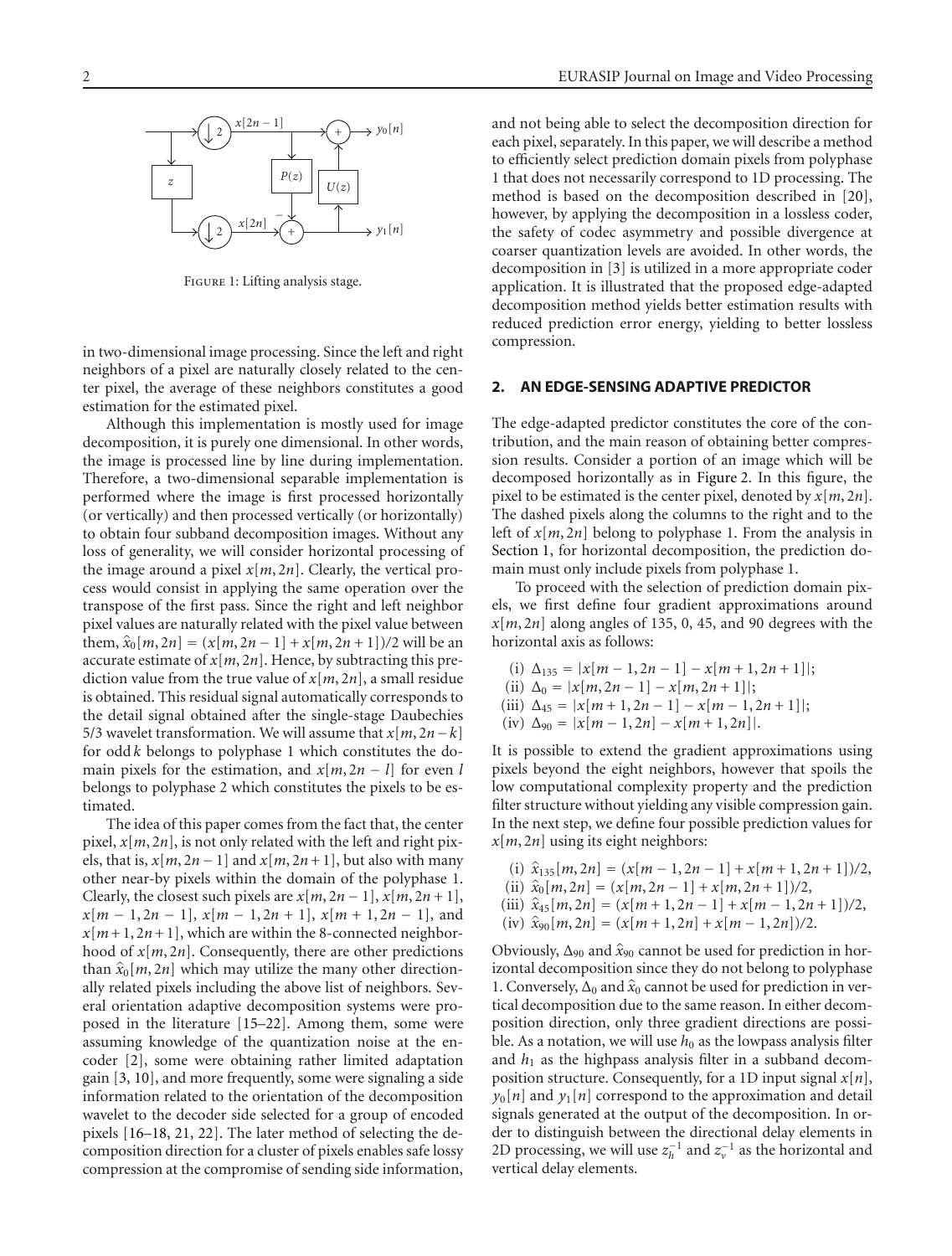

<span id="page-2-0"></span>Figure 2: A sample image segment.

Our edge adaptive predictor is obtained by relaxing the condition that the predictor should be in the form  $\hat{x}_0[m, 2n] = (x[m, 2n - 1] + x[m, 2n + 1])/2$ . The rules for determining alternatives of the prediction are selected as follows:

- (i) if  $\Delta_{135}$  is the least among  $\Delta_{135}$ ,  $\Delta_0$ , and  $\Delta_{45}$ , then the prediction estimate is  $\hat{x}_{135}[m, 2n]$ ,
- (ii) if  $\Delta_0$  is the least among  $\Delta_{135}$ ,  $\Delta_0$ , and  $\Delta_{45}$ , then the prediction estimate is  $\hat{x}_0[m, 2n]$ ,
- (iii) if  $\Delta_{45}$  is the least among  $\Delta_{135}$ ,  $\Delta_0$ , and  $\Delta_{45}$ , then the prediction estimate is  $\hat{x}_{45}[m, 2n]$ .

In the example shown in [Figure 2,](#page-2-0) the largest gradient is in the south-east direction. As a result,  $\Delta_{45}$  is the minimum difference. Therefore, the value of *x*[*m*, 2*n*] must be predicted as  $\hat{x}_{45}[m, 2n]$ . It must be noted that such a *tilted* prediction  $(P(z))$  does not require transmission of any side information, because the pixels used in prediction and the pixel to be predicted belong to different polyphase components. The overall scheme makes possible a symmetric decoding process of [Figure 1.](#page-1-0) In case of no quantization, these columns are automatically reconstructed and the decoder uses the *same* directional choice method that was used in encoder.

This rule gives a good approximation of a possibly missing color sensor output, so it improves both the variance of the prediction error spaces which correspond to decomposition images. The above rule was inspired from a work describing CCD imaging systems and missing the pixel value

interpolation in color filter arrays (CFAs) [\[23](#page-6-9)]. The CFA interpolator in [\[23\]](#page-6-9) estimates the missing pixel *x*[*m*, 2*n*] using its immediate 4-neighbors according to the selection of minimum of  $\Delta_0$  and  $\Delta_{90}$ . This algorithm gives the impression that the intermediate pixels along smooth transition angles are better related to the neighboring pixels along that direction.

The proposed analysis filterbank can be implemented without any multiplication due to having scales of dyadic rationals of 2. Furthermore, the lifting filter structure solely depends on the domain pixels so transmission of side information is not necessary in case of lossless transmission. Due to its locally adaptive nature, this work may be categorized in a class of works reported in [\[5](#page-5-4), [7,](#page-5-6) [8,](#page-5-7) [10,](#page-5-11) [11](#page-5-9), [15](#page-6-3)[–22](#page-6-4)]. It was also reported in [\[10\]](#page-5-11) that such multiline lifting realizations can be performed in a memory-efficient manner.

#### **3. UPDATE AND STABILITY ISSUES**

The edge sensitive prediction described above requires careful adjustment of the update filter which is necessary for multiple-level decomposition with anti-aliased low-low subimages. To emphasize the unavailability of an update filter which comes after the prediction stage in our case, we will start by analyzing the regular lifting stage consisting of a prediction followed by update stages. In one-dimensional singleline processing, the regular lifting implementation which relates the subsignals  $y_0[n]$  and  $y_1[n]$  to the even  $x_e[n]$  and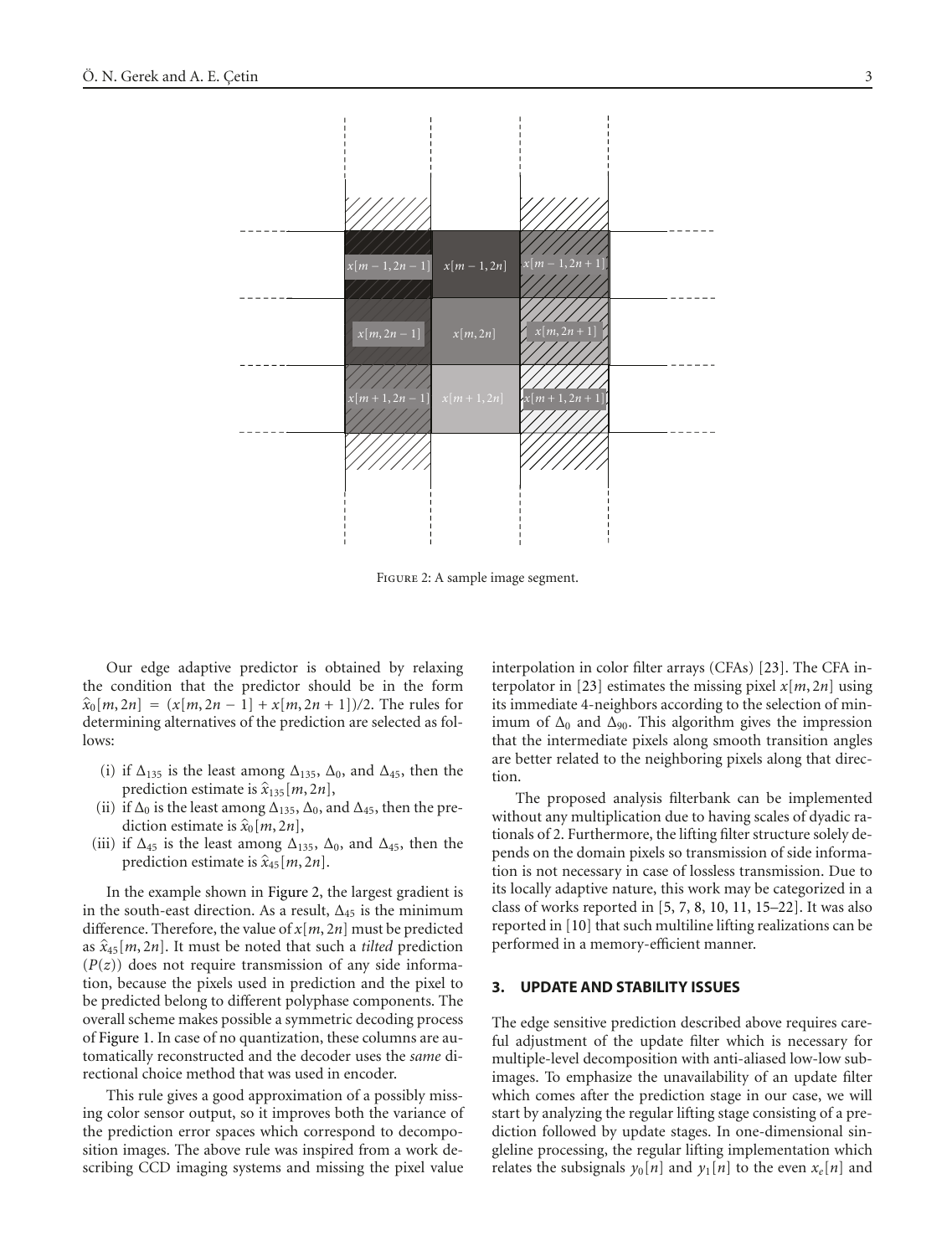odd  $x_o[n]$  components of the signal  $x[n]$  can be expressed as follows:

$$
\begin{bmatrix} Y_0(z) \\ Y_1(z) \end{bmatrix} = \begin{bmatrix} 1 & -P(z) \\ 0 & 1 \end{bmatrix} \begin{bmatrix} 1 & 0 \\ U(z) & 1 \end{bmatrix} \begin{bmatrix} X_e(z) \\ X_o(z) \end{bmatrix}
$$

$$
= \begin{bmatrix} 1 - P(z)U(z) & -P(z) \\ U(z) & 1 \end{bmatrix} \begin{bmatrix} X_e(z) \\ X_o(z) \end{bmatrix}.
$$
 (2)

In case of Daubechies 5/3 wavelet, the polyphase transform matrix becomes

$$
\begin{bmatrix} 1 - \frac{1}{8}(1+z)(1+z^{-1}) & -\frac{1}{2}(1+z) \\ \frac{1}{4}(1+z^{-1}) & 1 \end{bmatrix}.
$$
 (3)

This matrix provides the coefficient information to generate the analysis filters in a filter bank structure

$$
\begin{bmatrix} H_{0,e\nu}(z) & H_{0,\text{odd}}(z) \\ H_{1,e\nu}(z) & H_{1,\text{odd}}(z) \end{bmatrix}
$$
 (4)

and  $H_i(z) = H_{i,ev}(z^2) + z^{-1}H_{i,odd}(z^2)$ , for  $i = 0, 1$ . Naturally, the 2D processing is obtained by performing the 1D lifting horizontally and vertically.

For the analysis of the edge-adapted prediction filter and its polyphase transform, multiline processing is necessary and the delay elements  $z_v^{-1}$  and  $z_h^{-1}$  must be used simultaneously. For example, for the 45◦ prediction direction, the polyphase transform matrix becomes

$$
\left[\begin{array}{ccc} 1 - \frac{1}{8} (z_{\nu}^{-1} + z_{\nu} \cdot z_h) (1 + z_h^{-1}) & -\frac{1}{2} (z_{\nu}^{-1} + z_{\nu} \cdot z_h) \\ \frac{1}{4} (1 + z_h^{-1}) & 1 \end{array}\right]. \tag{5}
$$

The lowpass and highpass filters of the filter bank corresponding to the matrix in [\(5\)](#page-3-0) are directional 2D filters in the spatial domain. When this matrix is multiplied by the, say, horizontal update matrix, the prediction domain stays the same:  $[-P(z) 1]$ , however, the update domain is completely messed with horizontal and vertical samples. This can be interpreted as a sample leakage from upper and lower rows. As a result, it is apparent that an update following the edgeadapted prediction is not possible for obtaining anti-aliased approximation samples.

This problem can be solved by changing the order of the update  $U(z)$  and the prediction  $P(z)$  stages of [Figure 1.](#page-1-0) With the proper choice of the lowpass filter, the new  $U(z)$  can be performed prior to the prediction, and its implementation still requires no multiplications, so the computational efficiency is retained. In this way, high-quality low-low images can be obtained.

It was observed that a halfband lowpass filter can be put into an isolated update lifting stage as in [\[3\]](#page-5-3). In order to achieve a multiplierless structure, we consider the simple length-3 Lagrangian halfband lowpass filter  $h_{l3}$  = {1*/*4, 1*/*2, 1*/*4}. The *<sup>z</sup>*-transform of this filter is

$$
H_{l_3}(z) = \frac{1}{2}(1 + zU(z^2)), \qquad (6)
$$



<span id="page-3-1"></span>FIGURE 3: Lifting update implementation of a halfband filter.

where  $U(z) = (1/2)z^{-1} + 1/2$ . This lowpass filter followed by downsampling can be implemented in a lifting structure due to the relation known as noble identity. The resulting structure is shown in [Figure 3.](#page-3-1) Since  $U(z)$  is a very simple update filter consisting of dyadic rationals of 2, it can be implemented using bitwise shift operations. The overall proposed lifting structure is illustrated in [Figure 4.](#page-4-0) In this figure, horizontal processing is assumed and *P*(**z**) contains an edgeadapted prediction including a multidirectional delay vector defined as  $\mathbf{z} = [z_v z_h]^T$ .

The overall structure including the lowpass filter is still computationally comparable to the original implementation of the Daubechies 5/3 wavelet in terms of calculations per lifting operation.

#### **4. EXPERIMENTAL RESULTS**

<span id="page-3-0"></span>The practical application for the proposed decomposition scheme was selected as image compression. It can be noted that symmetric reconstruction of the update part is possible with or without the quantization, however, synthesis of the prediction part is problematic once the domain pixels (approximation signal) get quantized. There is a possibility that the prediction rules in the encoder and the decoder may vary with quantized coefficients which may spoil the reconstruction beyond the quantization level due to the nonlinearity. As a result, lossless compression is applied and the results are presented. In [\[20\]](#page-6-8), it is reported that the algorithm combined with zerotree-type coders are fairly robust to avoid the described divergence at relatively high bitrates for lossy compression. However, complete safety to avoid divergence is only possible with lossless compression as indicated in this paper.

Before presenting the direct experimental compression results, it is beneficial to analyze the effect of the edgeadapted prediction in the reduction of signal energy in decomposition images. As an example, it was experimentally observed that the possibility of the horizontal process  $(\hat{x}_0[m, 2n] = 1/2(x[m, 2n - 1] + x[m, 2n + 1]))$  being the best prediction of  $x[m, 2n]$  among  $\hat{x}_{135}[m, 2n]$ ,  $\hat{x}_0[m, 2n]$ , and  $\hat{x}_{45}[m, 2n]$  is 30.1%. This value is slightly less than about one thirds of the possible predictions. As a result, persistently using horizontal prediction loses chances of making better prediction decisions. On the other hand, our directionally sensitive prediction decision rule catches about 52% of the best predictions as described above. This improvement also reflects to practical compression results.

In Figures [5](#page-4-1) and [6,](#page-4-2) (a) the original 5/3 wavelet decomposition, and (b) directionally modified prediction lifting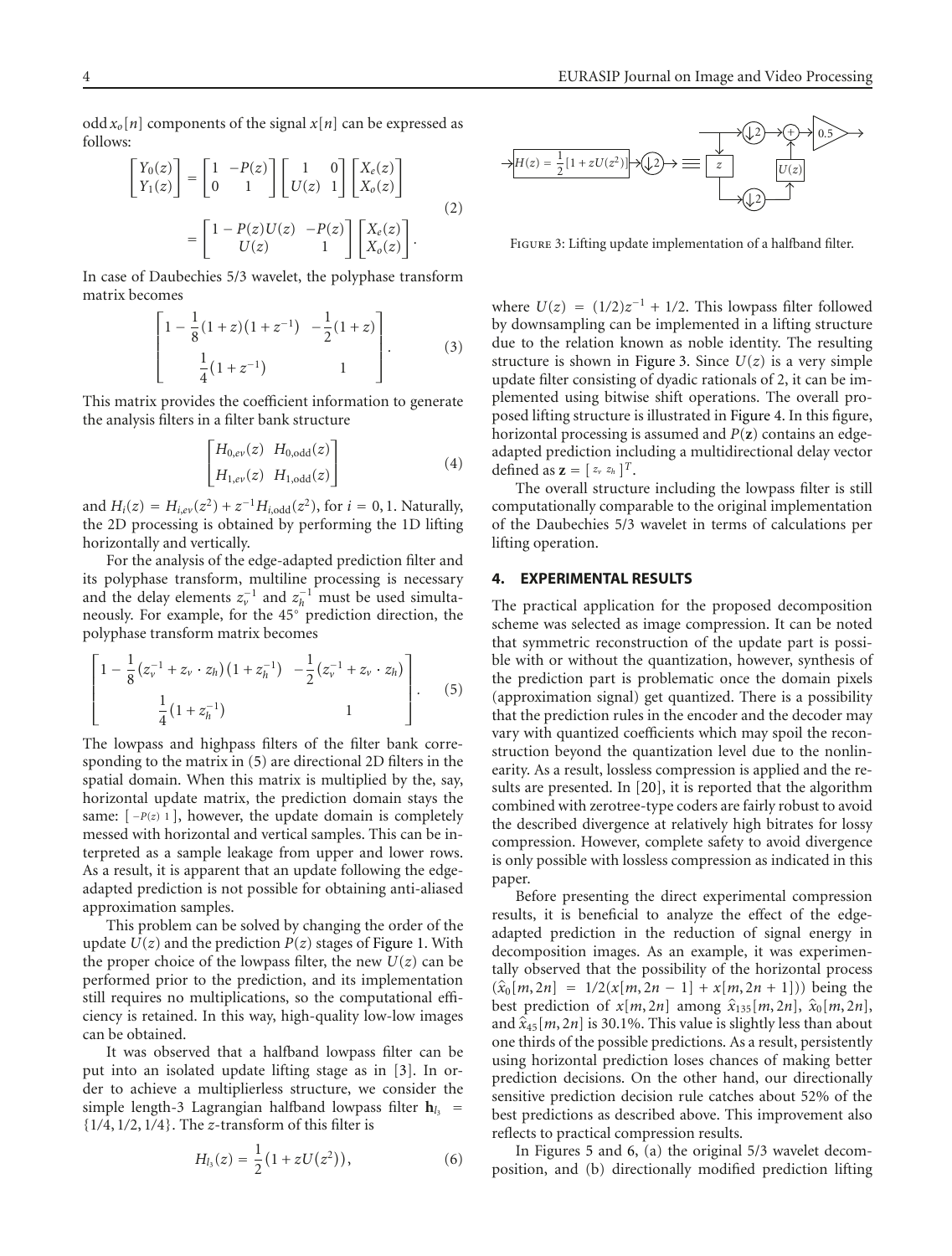

<span id="page-4-0"></span>FIGURE 4: Proposed implementation with an update and edgeadapted prediction filter.





Figure 5: Wavelet trees of a test image obtained by (a) our method, (b) regular 5/3 wavelet.

TABLE 1: Lossless bitrates for  $512 \times 512$  test images. Daubechies 9/7 Daubechies 5/3 Our method

<span id="page-4-3"></span>

|               | Daubechies 9/7 | Daubechies 5/3 | Our method |
|---------------|----------------|----------------|------------|
| <b>Boats</b>  | 4.233          | 4.178          | 4.132      |
| Airfield      | 5.677          | 5.666          | 5.354      |
| <b>Bridge</b> | 5.694          | 5.646          | 5.513      |
| Harbor        | 4.890          | 4.793          | 4.592      |
| Lena          | 4.287          | 4.267          | 4.096      |
| Barbara       | 4.840          | 4.875          | 4.816      |
| Houses        | 4.851          | 4.791          | 4.635      |
| Garden        | 4.712          | 4.598          | 4.561      |
| Peppers       | 4.593          | 4.590          | 4.171      |



(b)

<span id="page-4-1"></span>

<span id="page-4-2"></span>FIGURE 6: Wavelet trees of a test image obtained by (a) our method, (b) regular 5/3 wavelet.

decomposition images of two test images are shown, respectively. Visually, the detail images obtained by the directionally adaptive 5/3 wavelet exhibit less signal energy at several decomposition levels in general. For the example in [Figure 6,](#page-4-2) the highpass coefficients in part (a) have a variance <sup>=</sup> <sup>94</sup>*.*06, and a sample entropy <sup>=</sup> <sup>3</sup>*.*4536, whereas the highpass coefficients in part (b) have variance <sup>=</sup> <sup>30</sup>*.*57, and sample entropy <sup>=</sup> <sup>3</sup>*.*4412. Similar results are observed in other test images as well. This energy reduction indicates that better compression results can be obtained using our method, as compared to the 5/3 wavelet in high-band subimages.

The following compression results are based on the image wavelet tree bitplane coding, similar to the one that is used in JPEG2000 [\[13\]](#page-6-1). No particular interest was given to the optimization of the encoder. Instead, the results are presented comparing the Daubechies 9/7 and Daubechies 5/3 wavelet performances with the method described here using the same lossless coder. The coder uses the integer-to-integer versions of the classical filters to achieve lossless coding. Since it was observed that transform entropy and variance are lower for each of the test images, similar compression results are expected with other lossless wavelet coders as well. A decomposition level of 4 was selected for 8-bit gray-scale images with size  $512\times512$ . The bitrate values in terms of bits per pixel (bpp) for a set of test images shown in [Table 1](#page-4-3) are generated using Daubechies 9/7 wavelet, Daubechies 5/3 wavelet, and our directionally adaptive method using the halfband anti-aliasing update filter. In general, smaller bitrates are obtained.

In spite of the edge adaptation of the prediction, the overall proposed method gives only marginally better or similar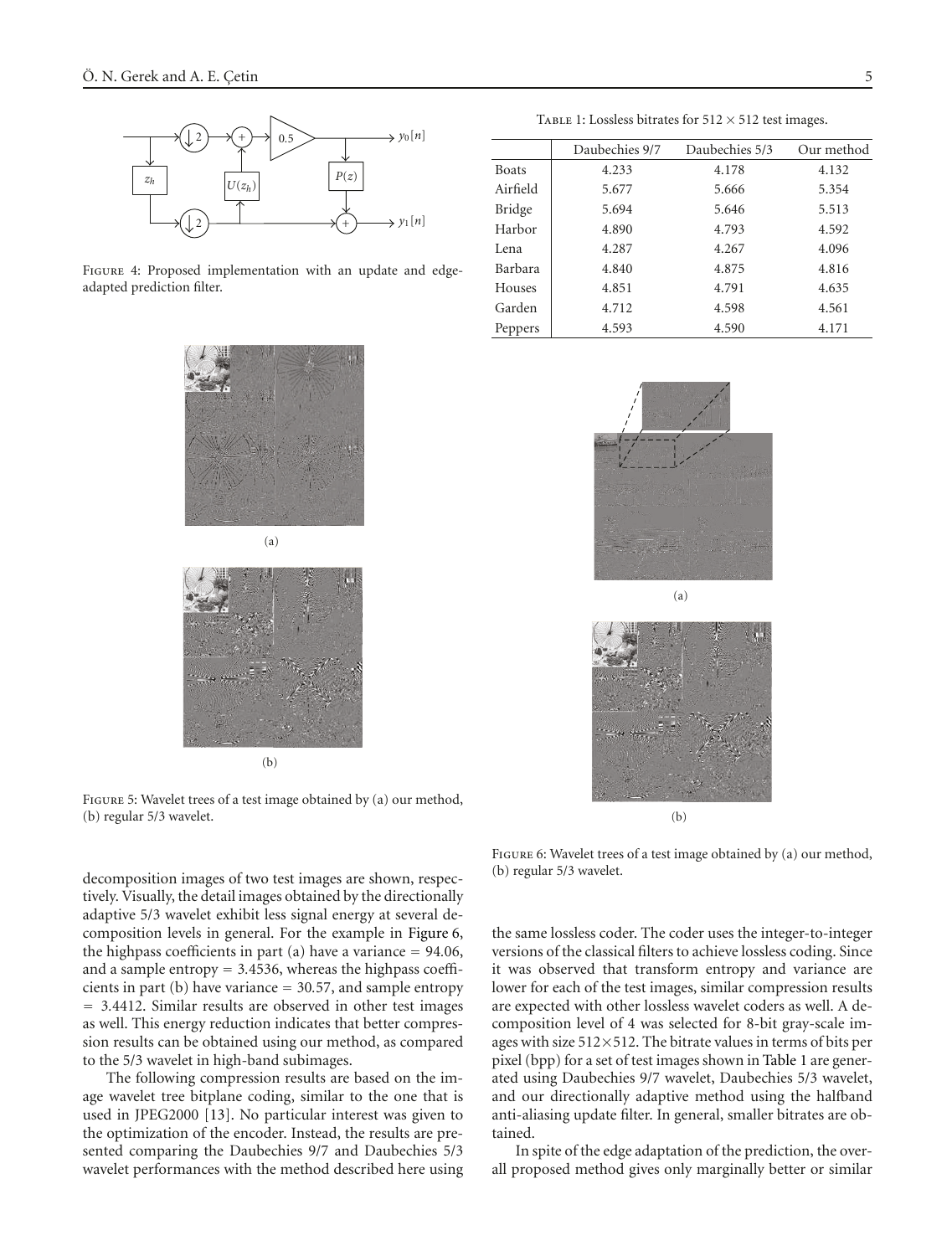compression values as compared to the 5/3 wavelet. The reason for this situation is supposed to be due to the lowpass filtering prior to the prediction. This update filter naturally reduces some amount of signal information in the upper polyphase component that should be useful in the prediction. It was observed that a combination of the given lowpass update filter followed by the 1D prediction filter (as used in the 5/3 wavelet) gives worse compression results than the original 5/3 wavelet. It can, therefore, be concluded that by incorporating the 2D edge adaptations, the compression results improve to rates that are better than or comparable with the 5/3 wavelet. It may be argued that the lowpass update part could be completely eliminated. However, the use of that update for the upper polyphase is essential to obtain antialiased low-low subimages. Without the anti-aliased low-low subimages, further decomposition of the images to levels more than 1 becomes useless. As a result, the update-first strategy is adopted.

As a final analysis, the computational complexity of the proposed adaptive filterbank is investiaged. It can be seen that the computational complexity is close to the Daubechies 5/3 lifting implementation, hence very low. Our directionally adaptive lifting strategy contains an additional

- (1) three difference operations to obtain  $\Delta_{135}$ ,  $\Delta_0$ , and  $\Delta_{45}$ , and
- (2) three comparison operations to choose the minimum of  $\Delta_{135}$ ,  $\Delta_0$ , and  $\Delta_{45}$

compared to Daubechies 5/3 wavelet decomposition.

The rest of the operations, including the anti-aliasing filtering have identical complexity figures as the original 5/3 lifting implementation. The above operations can be summarized as an additional complexity of 6 subtractions per lifting (including prediction and update) operation. For an  $N \times N$  image, there are approximately  $N^2$  lifting operations, so the additional computational cost is 6*N*<sup>2</sup> subtractions. There is neither any integer nor floating-point multiplications in the new structure. As a result, our directionally adaptive algorithm keeps the low complexity property of the 5/3 Daubechies wavelet decomposition, and provides slightly better image compression results in images containing sharp edges and artificial characters and drawings.

# **5. CONCLUSIONS**

In this paper, a novel prediction filter that directionally adapts its domain according to the local edge characteristics and its application to lossless image coding are presented. The proposed edge adaptive structure is inserted inside a lifting stage that resembles the lifting implementation of Daubechies 5/3 wavelet. Unlike other orientation adaptive systems that utilize the same gradient direction to a cluster of pixels in an image, the proposed system applies individual gradient selection for each pixel in the image. In order to avoid transmission of gradient information for each pixel, the symmetry between the encoder and decoder is assured by the application of a lossless coder. The proposed decomposition algorithm is computationally efficient and it avoids multiplications. It was observed that the prediction of the lower polyphase branch in a lifting stage using edge adaptation produces lower energy highpass coefficients. The new structure uses the same polyphase domains as used by classical lifting implementations therefore no side information is needed for reconstruction. The reduced decomposition energy reflects to real life compression results using wavelet tree-based coders in lossless mode.

# **ACKNOWLEDGMENTS**

The first author's work is supported by Anadolu University Research Fund under Contract no. 030263, and the second author's work is supported in part by Grants TUBITAK-TOGTAG-NSF and EU FP6 NoE: MUSCLE.

## <span id="page-5-0"></span>**REFERENCES**

- <span id="page-5-1"></span>[1] I. Daubechies and W. Sweldens, "Factoring wavelet transforms into lifting steps," *Journal of Fourier Analysis and Applications*, vol. 4, no. 3, pp. 247–269, 1998.
- <span id="page-5-2"></span>[2] R. L. Claypoole, G. M. Davis, W. Sweldens, and R. G. Baraniuk, "Nonlinear wavelet transforms, for image coding via lifting," *IEEE Transactions on Image Processing*, vol. 12, no. 12, pp. 1449–1459, 2003.
- <span id="page-5-3"></span>[3] Ö. N. Gerek and A. E. Çetin, "Adaptive polyphase subband decomposition structures for image compression," *IEEE Transactions on Image Processing*, vol. 9, no. 10, pp. 1649–1660, 2000.
- <span id="page-5-10"></span>[4] T. Chan and H. M. Zhou, "Adaptive ENO—wavelet transforms for discontinuous functions," Tech. Rep. CAM 99-21, Department of Mathematics, UCLA, Los Angeles, Calif, USA, 1999.
- <span id="page-5-4"></span>[5] G. Piella, B. Pesquet-Popescu, and H. Heijmans, "Adaptive update lifting with a decision rule based on derivative filters," *IEEE Signal Processing Letters*, vol. 9, no. 10, pp. 329–332, 2002.
- <span id="page-5-5"></span>[6] A. Cohen, I. Daubechies, O. G. Guleryuz, and M. T. Orchard, "On the importance of combining wavelet-based nonlinear approximation with coding strategies," *IEEE Transactions on Information Theory*, vol. 48, no. 7, pp. 1895–1921, 2002.
- <span id="page-5-6"></span>[7] G. Pau, C. Tillier, and B. Pesquet-Popescu, "Optimization of the predict operator in lifting-based motion compensated temporal filtering," in *Visual Communications and Image Processing*, vol. 5308 of *Proceedings of SPIE*, pp. 712–720, San Jose, Calif, USA, January 2004.
- <span id="page-5-7"></span>[8] N. Mehrseresht and D. Taubman, "Adaptively weighted update steps in motion compensated lifting based on scalable video compression," in *Proceedings of IEEE International Conference on Image Processing (ICIP '03)*, vol. 2, pp. 771–774, Barcelona, Catalonia, Spain, September 2003.
- <span id="page-5-8"></span>[9] A. Gouze, M. Antonini, M. Barlaud, and B. Macq, "Design of signal-adapted multidimensional lifting scheme for lossy coding," *IEEE Transactions on Image Processing*, vol. 13, no. 12, pp. 1589–1603, 2004.
- <span id="page-5-11"></span>[10] D. Taubman, "Adaptive, non-separable lifting transforms for image compression," in *Proceedings of IEEE International Conference on Image Processing (ICIP '99)*, vol. 3, pp. 772–776, Kobe, Japan, October 1999.
- <span id="page-5-9"></span>[11] H. Heijmans, G. Piella, and B. Pesquet-Popescu, "Building adaptive 2D wavelet decompositions by update lifting," in *Proceedings of IEEE International Conference on Image Processing (ICIP '02)*, vol. 1, pp. 397–400, Rochester, NY, USA, September 2002.